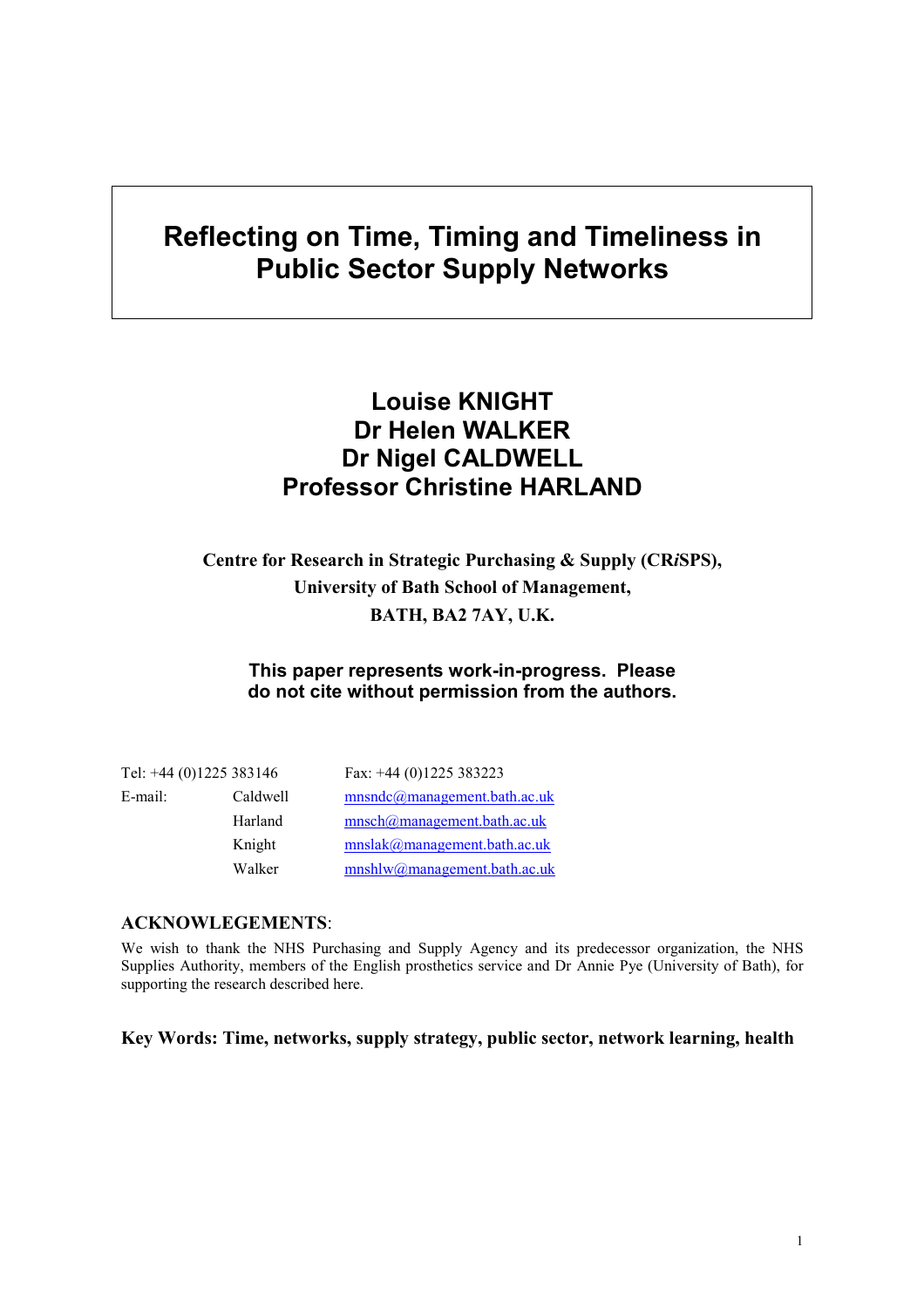## *Abstract*

Despite recent research on time (e.g. Hedaa & Törnroos, 2001), consideration of the time dimension in data collection, analysis and interpretation in research in supply networks is, to date, still limited. Drawing on a body of literature from organization studies, and empirical findings from a six-year action research programme and a related study of network learning, we reflect on time, timing and timeliness in interorganizational networks. The empirical setting is supply networks in the English health sector wherein we identify and elaborate various issues of time, within the case and in terms of research process. Our analysis is wide-ranging and multi-level, from the global (e.g. identifying the notion of life cycles) to the particular (e.g. different cycle times in supply, such as daily for deliveries and yearly for contracts). We discuss the 'speeding up' of inter-organizational 'e' time and tensions with other time demands. In closing the paper, we relate our conclusions to the future conduct of the research programme and supply research more generally, and to the practice of managing supply (in) networks.

#### *Introduction*

Time research spans a range of different disciplines, such as the sociology, social psychology, anthropology and philosophy of time (Ancona et al., 2001); within management and organizational research, the study of time has increased in recent years. Organizational research is susceptible to fads and fashions (Gibson & Tesone, 2001), and research topics reflect the academic *zeitgeist,* or 'spirit of the times'. Investigating time in organizational life is perhaps an area with a certain currency at the present time; it is however by no means a mainstream management research approach – and certainly not in applied work. In this paper, time, timing and timeliness are considered from our experiences of researching in interorganizational public sector supply networks. The work on supply strategy that we present here is unusual in two respects. First, it is applied, in the sense of being the product of working with practitioners. Second, it deals with supply in interorganizational networks, an area dominated by linear, positivistic thinking. This is an important issue in that where we can cite work in the area of interorganizational studies it is very much at the margins of the field. Our research question here is: 'What can a temporal perspective bring to research in public sector supply networks?'; we address it in terms of both the process and the subject of research.

This paper begins with a review of relevant literature on issues of time in: (a) organizing and organizations; (b) work that is relevant to supply; (c) research design and process. Next, a section on research context describes the supply strategy research programme and the learning study, providing an overview of their objectives and methods. One health service supply network – the English prosthetics service – has been particularly important to both the programme and the study; this network is described in terms of its current structure and a brief history of its development, focusing on the public-commercial sector interface. Then, drawing on this empirical case, we discuss time, timing and timeliness relating to the network, and our experiences of researching it. In concluding, we reflect on the benefits for researchers and practitioners to be gained by adopting a temporal perspective, and suggest particular topics for further investigation.

## *Conceptions of time in organizing and organizations*

Some organizational theorists suggest temporal issues have not been given the attention they deserve. Das (1993: 269) suggests that time is neglected on the agenda of social inquiry due to 'the unexamined conception of time in terms of the clock and the calendar'. Different types of time have been described, such as clock time, linear time, uniform time, cyclical time, subjective time and event time (Ancona et al., 2001). A distinction can be drawn between clock time and social time (Lee & Liebenau, 1999). Clock time, that is homogeneous and divisible in structure, linear and uniform in its flow, is closely associated with the development of industrial society (Bluedorn & Denhardt, 1988).

Time became a commodity of the production process, and harnessing time was behind management trends such as Taylor's Scientific Management. Conceived in this way, time is an objective parameter rather than an experiential state (Fabian, 1983), and has been called the 'linearquantitative tradition' (Hassard, 1989), or the 'Newtonian conception' (McGrath & Kelly, 1986).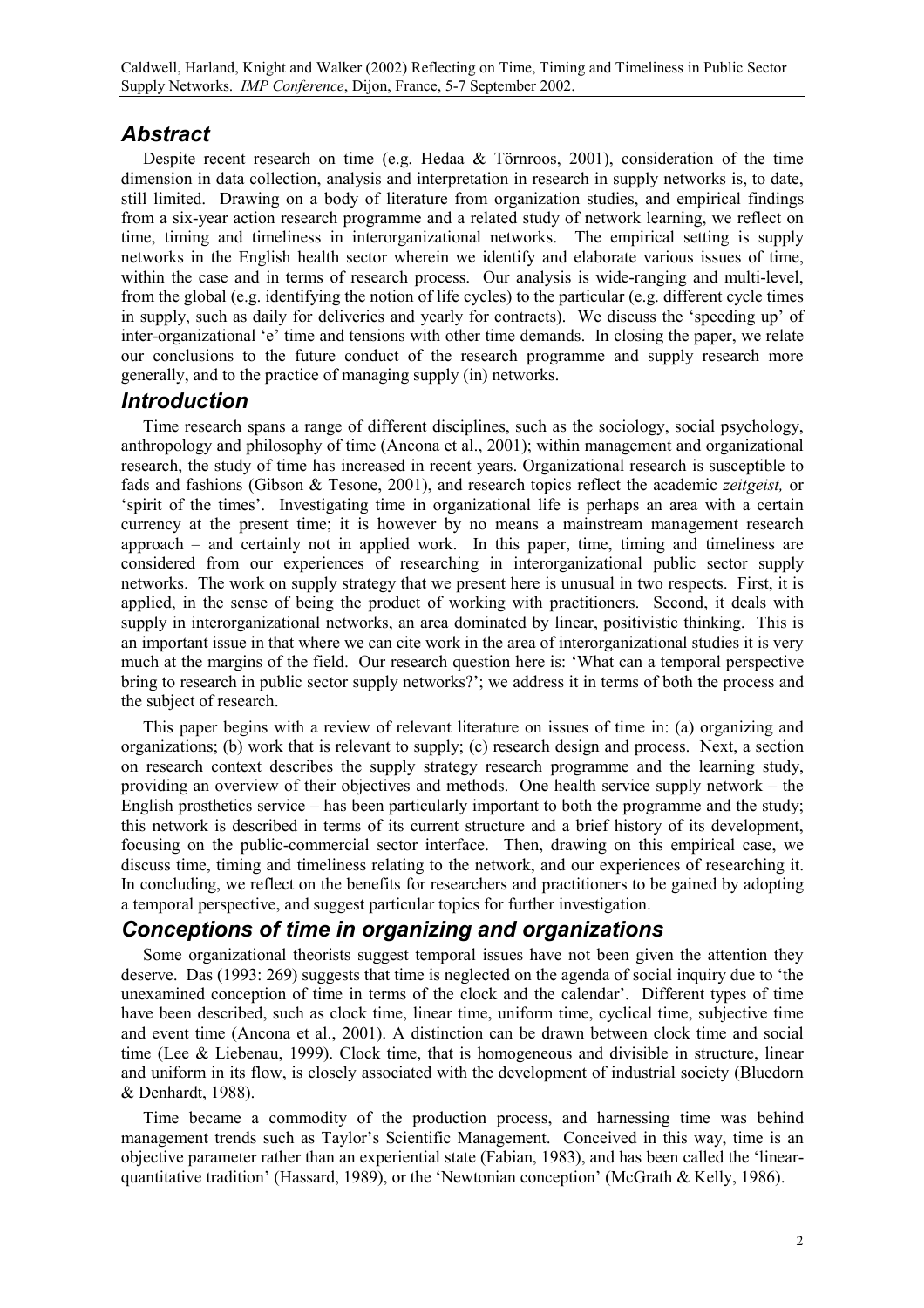Social time recognizes time as a phenomenon that is subjectively experienced and socially constructed, and which varies between and within societies (Bluedorn & Denhardt, 1988). Different social groups construct time in different ways. For example, Judeo-Christian societies imagine time as a straight line (Cahill, 1998), whereas the metaphor of the cycle dominated primitive concepts of time. Goddard (2001) investigates how social time is perceived and used in organizations, highlighting the need to understand time from the perspective of individuals as well as organizations. Ancona et al (2001) identify aspects of time in organizational research such as how actors relate to time (e.g. experience of time, time dragging) and mapping activities to time (e.g. scheduling, cycles).

To clock and social time, Hassard (2001) adds the compression of time. Clock time is being replaced by 'instantaneous-time' (Macnaghten & Urry, 1998), signified by a throw-away society, temporary jobs, a break down in distinctions between home and work time, and an increasing sense that the 'pace of life' has got too fast.

Economic and organizational history has also been popular with management theorists, some seeing time as linear, some as cyclical. An organization's history has been used for strategic problem-solving (Hopkins, 1999). Chevalier (2002) examines cycles in economic history, and suggests we are about to enter a golden age. George and Jones (2000) suggest that contingency theory and transaction cost theory need to incorporate explicitly the effects of past and future to make their explanations of behaviour more realistic. In contrast to other academic disciplines, Brady (1997) argues that management has no history, partly because of its emphasis on future solutions to current problems. Economic development is seen as linear not circular; we will not come this way again.

A lack of reflection upon lessons from business history may lead to expensive mistakes. Chancellor (2002) puts the philosophy of shareholder value in its historical context, and in the wake of recent scandals (e.g. Enron) suggests, what he calls, this 'fad' has had its day. Fukuyama (1999) controversially distinguishes between linear and cyclical history in different spheres. He argues (p. 282):

"There seem to be two processes working in parallel. In the political and economic sphere, history appears to be progressive and directional, and at the end of the twentieth century has culminated in liberal democracy as the only viable alternative for technologically advanced societies. In the social and moral sphere, however, history appears to be cyclical, with social order ebbing and flowing over the space of multiple generations. There is nothing that guarantees there will be upturns in the cycle. Our only reason for hope is the very powerful innate human capacities for reconstituting social order. On the success of this process of reconstitution depends the upward direction of the arrow of History."

This brief review of some conceptions of time and history in management and organizational research identifies various facets of time and temporal perspectives that may prove useful to the examination of supply networks, which are discussed next.

#### *Conceptions of time in supply networks*

Industrial network research led to the conception of markets as networks of connected actors, resources and activities (Ford, 1990; Axelsson & Easton, 1992; Grabher, 1993). Both stability and change characterise business networks (Ford, 1990), and business relationships are often of a longterm nature. Easton & Araujo (1994) discuss market exchange in terms of social and temporal context and industrial networks. They introduce a "picture of firms occupying positions and performing roles in a network of relationships, social and historical entities whose location in space and time matters." (p.81). Experiential learning from past interactions and anticipations of the future merge past, present and future in a continuum. Interdependence, one of the preconditions of networks, benefits from a temporal perspective, considering whether there has been reciprocity between actors in the past, and might be in the future.

Using actor-network theory, Kavanagh & Araujo (1995) present a multi-layered view of time in which different temporal frames co-exist, and are the products of heterogeneous networks combining associations of human and non-human elements. Networked or virtual organizations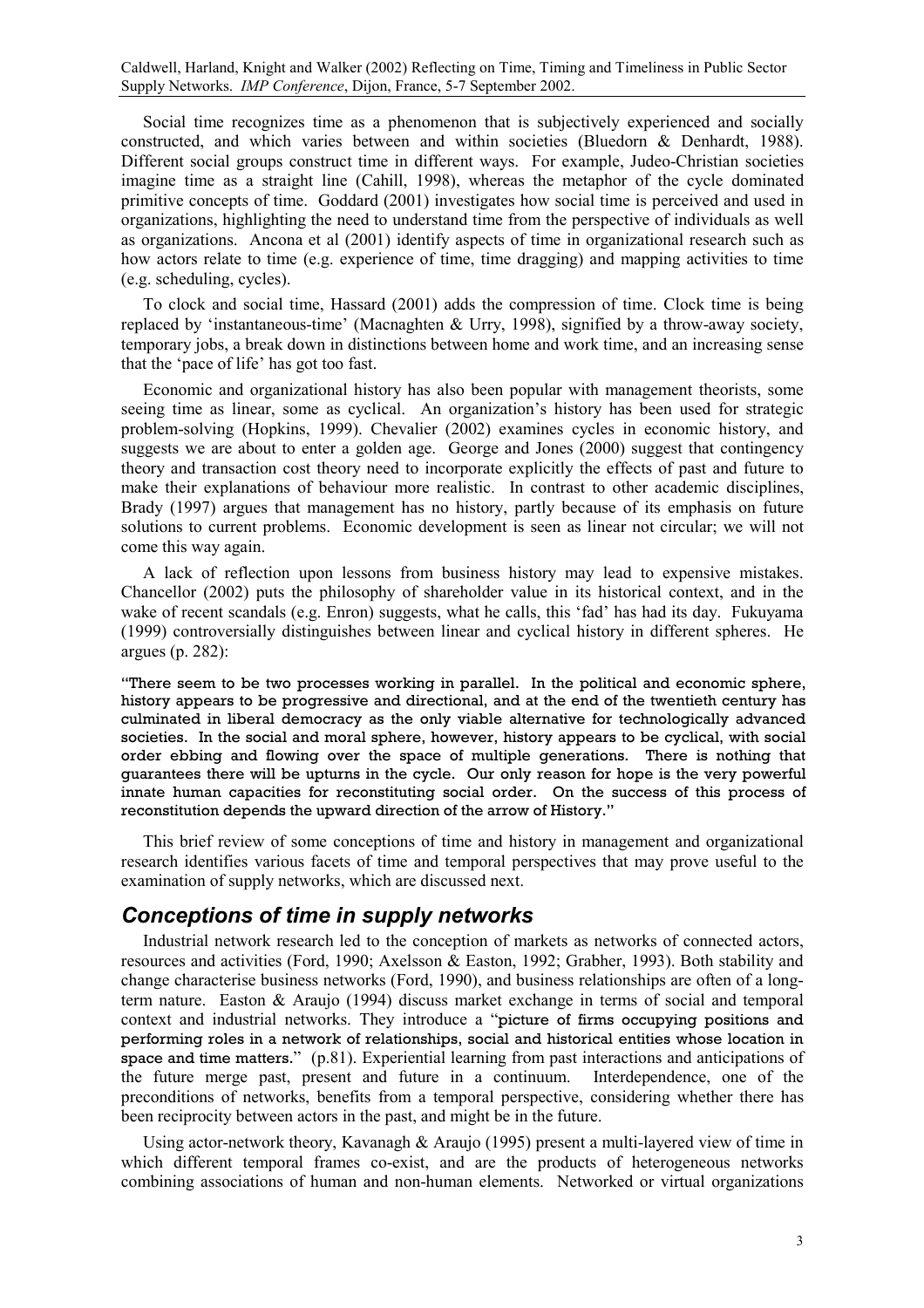are made up of collaborators distributed across time and space. Distributed teams can work together synchronously or asynchronously aided by information and communication technologies.

Hedaa and Törnroos (2001) distinguish between chronology and kairology, a term denoting the theory of appropriate timing for action in different management situations and contexts. Timeliness concerns an opportune time, the 'right time' for action, although an actor may or may not recognize it. Weick (1995: 86) raises the question: "How do you know when an event should be ignored (to let it pass) or something to pursue?" It may only be with the benefit of hindsight that one can identify what would have been the 'right time'.

#### *Time and timing in research design and process*

In this section, we draw out the interplay between the treatment of time, the research design, and the outcome in terms of audience. The treatment of time reveals something about the researcher, the intended research outcome, and those being researched, in addition to the topic under discussion. For example, it is accepted that the epistemological stance taken by a researcher affects what assumptions are made about the possibility of generalisability. It follows from positivists' belief structures that time- and context- free generalisations are possible, whereas researchers from a more interpretative perspective believe only time- and context- bound hypotheses are possible (e.g. Lincoln & Guba, 1985).

George and Jones (2000) argue that time should play an important role in theory and theory building. They propose that as human activity is inseparable from time, it is incumbent on theory attempting to explain behaviour in and between organizations to take into account the multidimensional nature of time. Avital (2000) suggests a social process is not an isolated event in a vacuum, but in continuous motion, and cannot be stopped for the sake of observation. Pettigrew (1985a; 1987) argued that the majority of research on strategic change is 'ahistorical, aprocessual and acontextual in character'. To address this, he emphasises the recursive influences between the context, content and process of strategic change, and has described a 'contextualist theory of method' (Pettigrew, 1985b, 1990).

One of the most time defining aspects of applied management research is the expectations of 'clients' or project sponsors. Sponsors may not be aware of the influence their epistemological positions have on the outputs they receive; however it is usually them who set 'deadlines', 'milestones' and 'deliverables' that both punctuate, and pin point moments in, time. It may be a unique feature of the work presented here that it has been possible to work with the sectors discussed over a period that might seem excessive in certain 'for profit sectors'. In some senses in this work time has been 'on the researchers' side', and yet as we mention, it did not appear that way to the researchers involved in the process, and as has been stressed, time was not singled out either by the researchers or the researched as a pressing discrete issue. Indeed this paper perhaps only arises out of the ability to absorb and distance experiences and feelings about the action research from individual and cumulative circumstances.

It has been suggested that aspects of time have been omitted to the detriment of organizational research (Zaheer et al., 1999; Goddard, 2001). Zaheer et al (1999) suggest that choice of time scale has a significant impact on the development of theory. Time in organizational theory has important implications that have not been examined in a thoughtful discourse (Goddard, 2001). We are in no way exceptional to have overlooked temporal issues in our research in public sector supply networks. Here we set about examining and evaluating our recent research through a temporal 'lens'. This approach is unusual and novel in supply network research; few researchers have addressed time issues in this field. Prompted by Hedaa and Törnroos (2001) paper and presentation at last year's IMP conference, this paper presents our initial attempts at a more explicit analysis of these issues.

#### *Research Context*

Since the mid-1990s, in a collaborative research programme with the National Health Service (NHS) Supplies Authority and subsequently the NHS Purchasing and Supply Agency (NHS PASA), we have studied supply strategy (Harland et al., 1999) and the implementation of strategic approaches to managing supply in health service supply networks in England. NHS PASA is an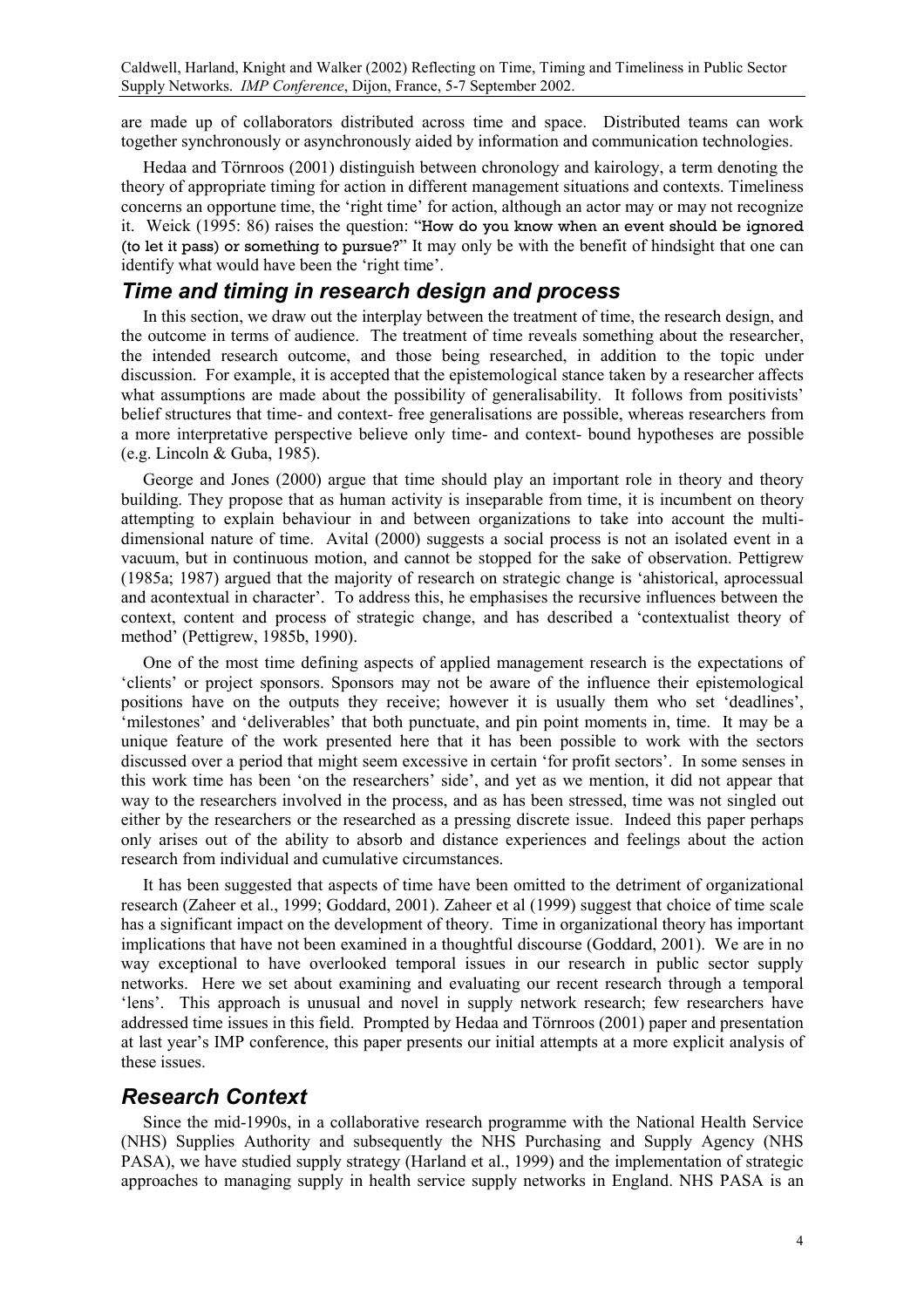executive agency of the UK Government's Department of Health, which provides a policy lead to the English NHS on matters relating to purchasing and supply.

Supply networks are seen as comprising: (1) commercial and public sector organizations linked by economic exchange associated with the production, delivery and performance of goods and services; (2) organizations that have direct influence over the supply process, the end product and its usage, such as regulatory agencies, policy makers, research and development institutions, and trade associations; (3) the relationships between network members (Knight & Harland, 2000). Collectively, organizations in health service supply networks provide products and/or services to the networks' 'end consumer' (Harland, 1996); the consumers may be health professionals, such as surgeons who decide which surgical instruments to use, or patients, in cases where they are more actively involved in prescribing decisions (e.g. for wheelchairs).

Longitudinal data are gathered through action research (Eden & Huxham, 1996), participantobservation (Easterby-Smith et al., 1991: 96-101) and qualitative interviewing (Rubin & Rubin, 1995), and interpreted though abductive reasoning (Coffey & Atkinson, 1996: 155-156; Dubois & Gadde, 1999), to develop theory and practice in supply. Projects and publications within the programme have covered different aspects of supply strategy: some are more practice-oriented, others more conceptual; some relate to supply strategy generally, others to a specific issue such as outsourcing; some provide a network-level analysis, others relate to organizations within networks.

In this work, we have: (i) acquired an exceptional body of longitudinal data relating to a broad range of health service supply networks, and an organization (NHS PASA) which plays a key role within them; (ii) undertaken various network, sector, organization and team level analyses, focused on network structure (i.e. actors, their relations and resource configurations), strategies, issues (e.g. outsourcing and e-commerce) and practices (e.g. developing and implementing supply strategies; managing supply markets); (iii) used theories from other fields of organization studies, for example role theory and social capital, to (re)analyse data. Issues of process, and time, timing and timeliness, are central to all these activities; however, to date, our treatment of them has tended to be implicit.

The study of network learning has also been undertaken in health service supply networks and, since learning is about change over time, it has involved issues of time and an explicit processual perpective. Supply networks have a core purpose, a history, structures and routine operations; however, they are not static, and strategic change in the network that has implications for networklevel properties can be seen as network learning – learning by a group of organizations *as a group* (Knight, 2002; Knight & Pye, 2002). Strategic change related to a particular issue, such as the introduction of a new technology or changes to governance arrangements, can be bracketed (Weick, 1979: 120) as a 'network learning episode' (Knight, 2002). Within an episode, changes to network-level properties are learning outcomes, and changing is seen as learning process.

The empirical phase of this research study involved gathering retrospective and real-time data through participant-observation, interviewing and documentation on network learning in the context of, principally, the English prosthetics (artificial limbs) network. Participant-observation began in 1997, as part of the programme described above, and is on-going; interviewing was undertaken between November 1999 and May 2002; documentary sources date from 1986. Five network learning episodes were identified; of these, the CONTRACTING episode is especially relevant to the supply strategy research programme since it relates changing views about competition, competitiveness and the public-private sector interface to local contracting practices and their implications for market structure. In the next section, the prosthetics supply network case is described, with a focus on changes to contracting between the commercial sector and the NHS.

#### *Empirical Case: The Prosthetics Service Network in England*

The current, key actors and relationships in the English prosthetics service network are illustrated in [Figure 1.](#page-5-0) In England, most amputees and people with congenital limb deficiencies receive publicly funded care through one of 34 specialist NHS Disablement Service Centres (DSC / Centre). Typically, a Centre is commissioned by a number of health authorities to provide services, and many health authorities send patients to more than one DSC. Prosthetists and technicians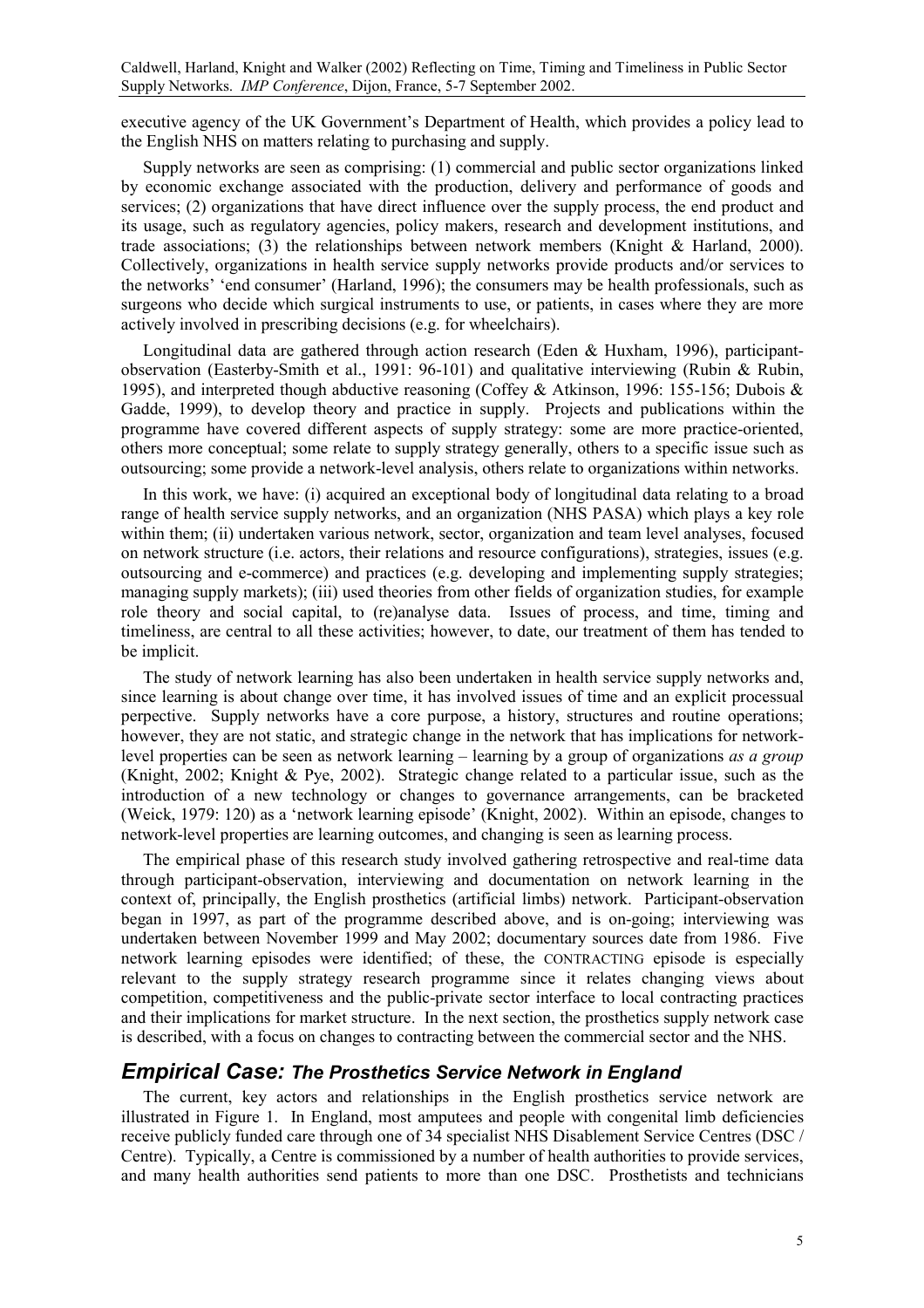(P&T), most of whom are employed by commercial companies under contract to DSCs, are part of the clinical team, along with NHS employed doctors, nurses, therapists and rehabilitation engineers.

<span id="page-5-0"></span>

**Figure 1: Illustration of the prosthetics supply network in England (Source: Knight, forthcoming)** 

The Rehabilitation Services team at NHS PASA manages a framework agreement against which Centre staff order componentry, and provides a procurement consultancy service to the 32 Centres which buy-in P&T services. The team advises Centres about contracting for services, but the award decisions rest with the senior management of the hospital Trusts at which DSCs are based. The level of influence that DSC managers have on their hospital Trust's decision varies widely.

Most of the professions have an active professional association; most suppliers are active members of the British Healthcare Trade Association (BHTA). There are several national organizations that represent limbless people. At a local level, many Centre Managers have set up user groups, to aid consultation and communication.

In the early 1980s, regional 'limb centres' were centrally managed by the national Department of Health and Social Security (DHSS). Suppliers of limb-fitting services and limb componentry were remunerated, in effect, on a limb-by-limb, cost-plus basis. Through its three subsidiaries, one firm – Company A – controlled c. 70% of the market for the supply of lower limbs. Relations between those companies and the DHSS were conflict-ridden and, at centre-level, contracting arrangements also promoted conflict between companies' prosthetists and rehabilitation engineers who monitored and valued work done. The quality of the service in terms of limb fit, function and comfort was poor, and very slow. Suppliers were seen to be making excessive profits, and to have an inappropriate level of control over prosthetists, since suppliers controlled their training and education, which tended to only cover their own company's products.

In January 1986, a Government-commissioned review was published (McColl, 1986); among other recommendations in its highly critical report, the working party wanted to see: "the closeknit suppliers' ring opened not only to competition from companies at home and abroad but also to small independent prosthetists who want to set up in businesses of their own (and) the contracts with suppliers re-drawn" (p. 5). This was followed by an investigation of a monopoly in the supply of artificial lower limbs in the United Kingdom by the Monopolies and Mergers Commission (MMC); its April 1989 report found that Company A and a fourth supplier – Company  $B -$  both exercised monopolies and "(Company A) conducted its business and might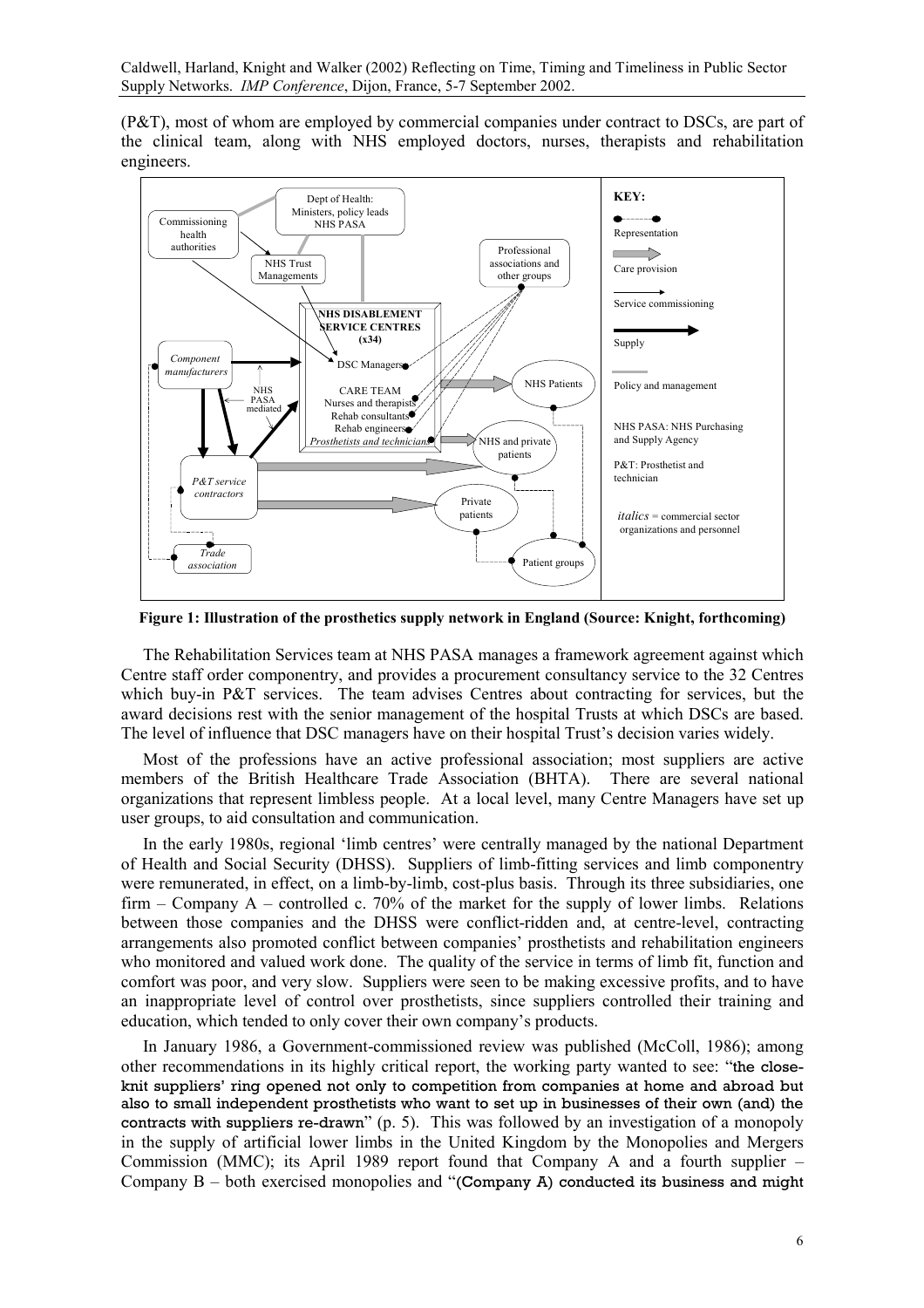be expected to conduct of its business in a way which operates against the public interest; (Company B), however, had not" and recommended that "(Company A) should be divided by the divestment" of either or both of two of its subsidiaries (1989: 12).

Over the last fifteen years, the structure of the entire network has changed radically. In 1988, funding for prosthetics services was devolved from the DHSS to local health authorities, and responsibility for managing Centres was transferred to local NHS hospital Trusts. For the first three years, this funding was ring-fenced, but thereafter health authorities and Trusts were free to re-negotiate spend. The NHS Supplies Authority (NHS Supplies), NHS PASA's predecessor, was established in 1991 and took an active role in co-ordinating competitive tendering for P&T services; each Centre tendered annually, and many came under considerable pressure from Trust managements to reduce their expenditure.

Company A and two of its subsidiaries ceased trading with the NHS in England. With government assistance for their start-up costs many (12-15), new small firms were established by prosthetists. To begin with, they were effectively 'freelance' professionals working in a centre. Through repeated tendering rounds, these companies came under increasing pressure to raise quality standards and reduce costs. Gradually, firms merged or ceased supplying services to the NHS. By 1998, there were once again only four commercial suppliers of P&T services to the NHS – Company B (see above); Companies C and D that were formed through mergers of 'freelance' companies; Company E, which had long established operations in other countries, initially began by supplying componentry, but later moved in to the service market. All four also manufacture and distribute componentry.

From the mid-1990s, in line with developments in 'best practice' in contracting and partnership working in the public (Huxham & Macdonald, 1992) and commercial (Lamming, 1993) sectors, the NHS Supplies/NHS PASA team has promoted a focus on value for money rather than lowest cost, introduced an 'annual fee' style of contract in which suppliers are paid a monthly lump sum to cover all staff expenses and low cost componentry, and high cost componentry is reimbursed at the cost listed in NHS PASA's framework agreement. There have also been other local and sectorlevel attempts to engender closer working between Centres and suppliers. In some Centres, this has worked well, but elsewhere there is still considerable mistrust in some quarters between professions, and between commercial and NHS people.

Through competitive tendering, the level of spend on these contracts has reduced dramatically, from £53.3 million in 91/92 to £36.4m in 99/00, which reflects reductions in suppliers' costs and their margins. If margins drop too low, suppliers may be motivated to quit the market; together with the sudden shifts in market share that can arise when several centres competitively tender P&T services at the same time, this has potentially important implications for the long-term stability and sustainability of the market. Centre Managers, NHS PASA and the BHTA have been working together to identify what can be done to mitigate the risks at the supply market level of local contracting decisions; any actions that are taken need to be pursued in the context of the EU public procurement regulations and competition legislation.

In 1998, the NHS PASA team facilitated the establishment of the 'Prosthetic Strategic Supply Group' (PSSG), which includes representatives from all the different types of organizations in the network mentioned above. Its aim is to identify, prioritise and facilitate change within and across organizational boundaries to improve network performance. NHS PASA personnel chair and coordinate the Group's activities, which include quarterly meetings and sub-groups established to address specific issues. For example, the PSSG has recently issued guidance for commissioners and other stakeholders, within the framework of key phases of amputee care. Another sub-group has developed a contracting template, initially designed by NHS PASA, to support outcome-based performance management.

### *Discussion*

#### Issues of time in the empirical case

There are a variety of ways in which time can be analysed and interpreted in the prosthetics supply network. Temporal issues are related here to patterns of time and timing in the routine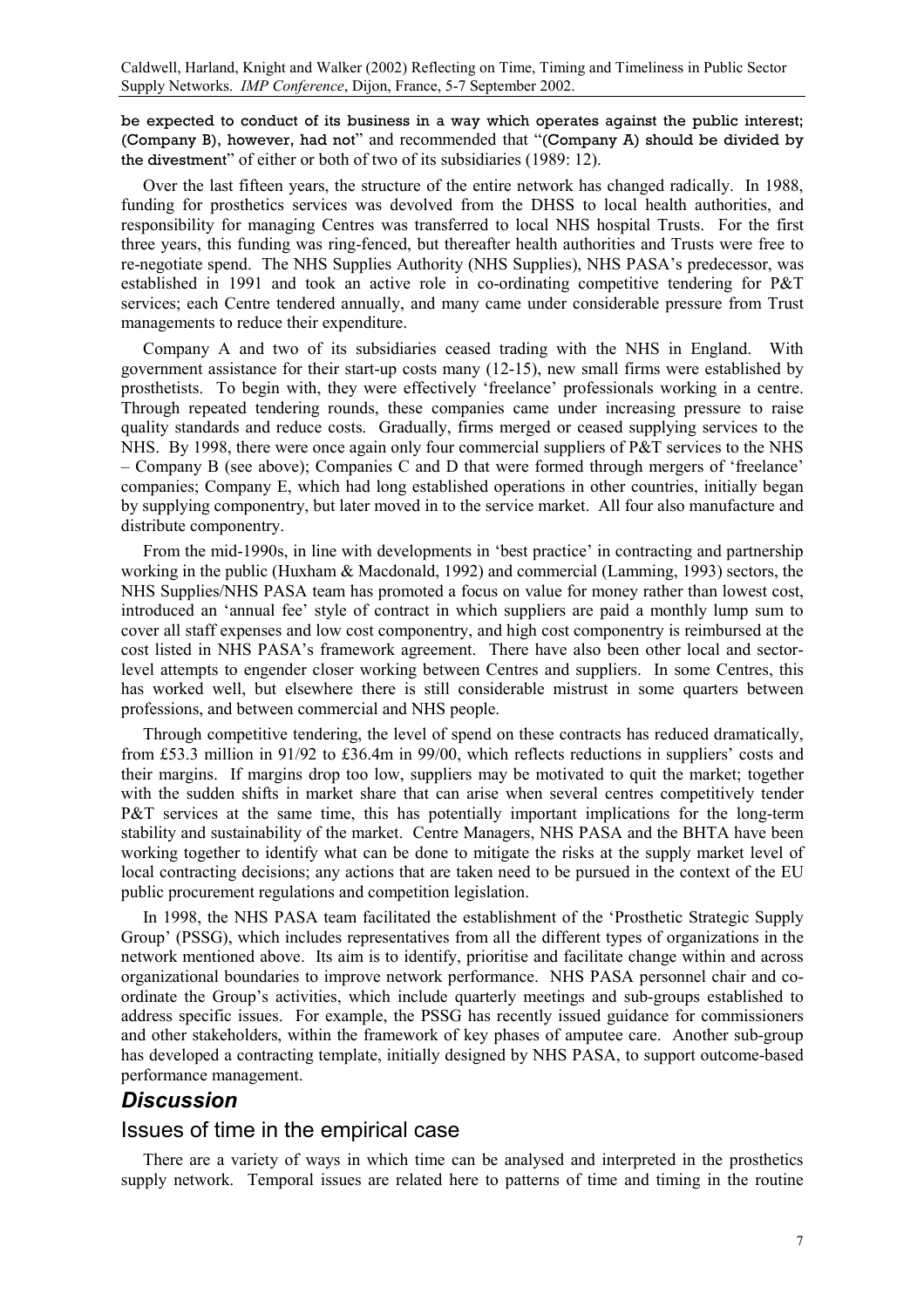operations of the network (i.e. its 'steady state'), and changes across levels and over time, some of which are one-off events, whereas in others we can discern time-related underlying patterns, such as cycles. We consider how developments occur over time (e.g. the 'unfolding' of a network learning episode), and when the time is right for action. The aim of Table 1 is to show the many different 'angles' we can take in the analysis (levels, actors, processes, etc). Different aspects of change in the network are given, contrasting routine, evolutionary change and formative change events. The complex, recursive influences between these different angles and aspects of change are also alluded to in Table 1. 'Change events' punctuate network history, but discontinuities are also apparent between and within aspects of network routine and evolutionary change; for example, between the routines of patient care and of management, or between prosthetists' career patterns and developments in contracting and clinical practice.

The prosthetics network has a long history; the publicly funded artificial limb service was established to meet the needs of the amputees from the First and Second World Wars. BLESMA – the British Limbless Ex-Servicemen's Association – is still the largest patient group. One supplier was established over 100 years ago. We could take our analysis back that far, but we don't; instead we take the late 1980s when the McColl (1986) and MMC (1989) reports were published with recommendations which led to major changes which shaped the network today as our starting point for the case (this is not an arbitrary choice – it reflects what was said in interviews).

We can identify a number of time-related factors that influence the pace of the unfolding of change. For example, contracting cycles between suppliers of P&T services and Disablement Service Centres; government spending reviews which determine central investment in health; the speed with which suppliers can evaluate a business proposition, make a decision and implement it; the annual financial cycle in trusts, and between trusts and commissioners. These factors serve as opportunities for managers to make decisions about the allocation of resources and to adopt new ways of working, and so align practices and values, culture etc. Substantial changes can occur when, and only when, certain factors align. Some things come about when the 'time is right'.

The drivers for fundamental changes to network structure are government organization of the service (specifically) and changes in the NHS generally (e.g. clinical governance and multidisciplinary team working). The impact on the NHS Centres is direct and immediate, but its effect on suppliers is indirect and there is a substantial time lag before changes to the supply market become apparent. At a local level, the structure of the network is determined each time a P&T service contract is tendered; this is also when there are opportunities for fundamental change in the way suppliers work in Centres. With each round of contracting since devolution, the typical duration of the service contract has lengthened. Ten years ago contracts were tendered annually; now, 7 and 10-year contracts with a 2 year option to extend are commonplace. Thus, from one perspective, the rate of change is slowed.

The cycle of number of contractors in the field – from 4 to c.15 to 4 in the space of ten years – prompted some to worry about / work on market structure. (The 'irony' of the return to the exact starting point in terms of numbers of contractors is not lost on network actors. A feature of this work has been the 'seen it all before' comments: that if one works for long enough in the public sector, the cyclic nature of initiatives becomes apparent.) But there were other prompts working in tandem: through its supply strategy research, CR*i*SPS were advocating that supply strategies should include sector-level management of supply. Some of the teams in NHS Supplies (especially Rehab) were recognising and working on opportunities to do this. In April 2000, the NHS Purchasing and Supply Agency replaced NHS Supplies. Where the latter was responsible 'only' to provide a logistics and contracting service for the NHS, NHS PASA is formally remitted to take a policy lead on supply. A 'new' time or gateway to change came about then through several things coming together / aligning, to enable new ideas and actions, and lead potentially to strategic change in supply.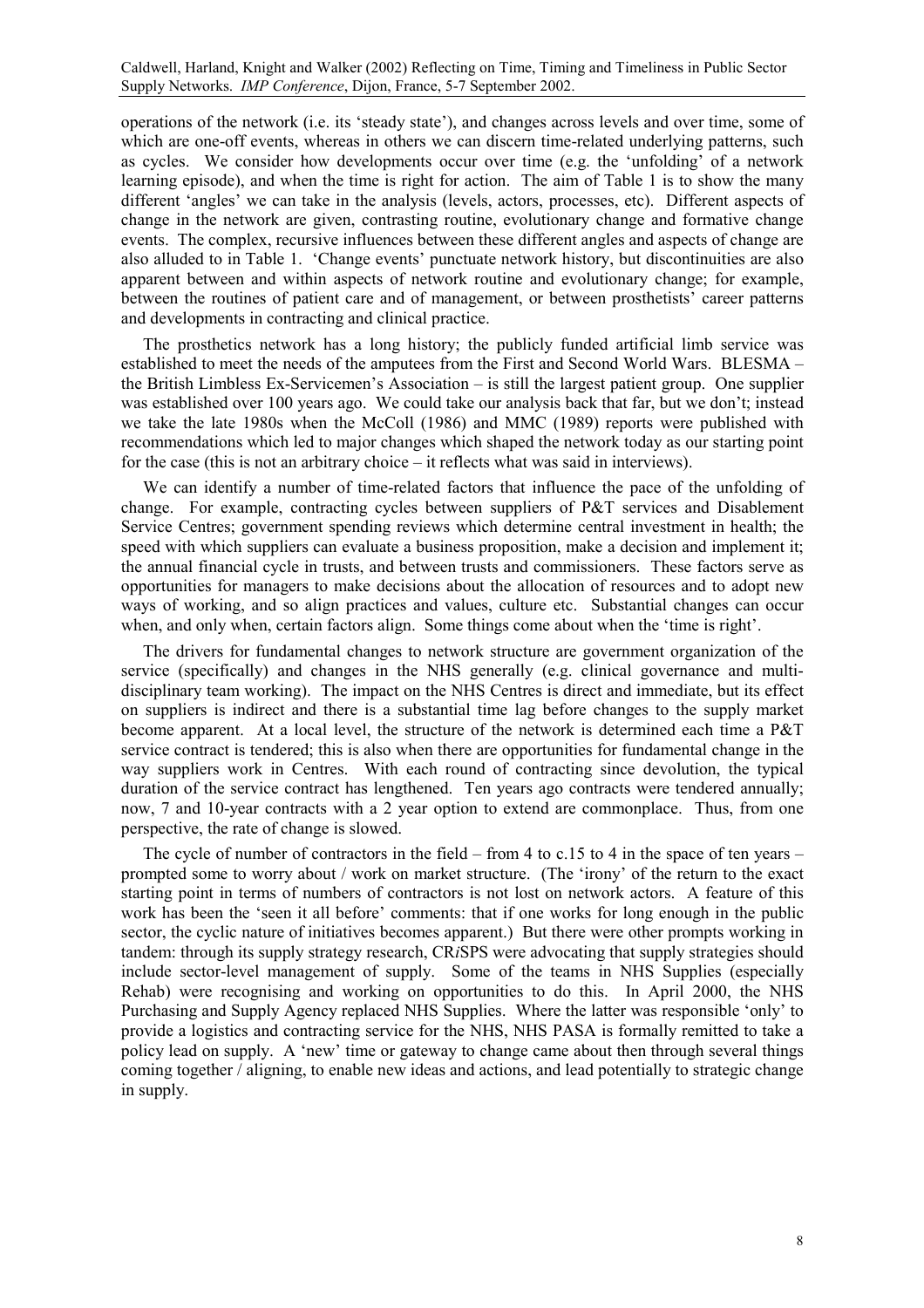|                           | Network 'routine'                                                                                                                                                                                                                                                                                                                                                                                                                                                                                                                                                                                                                                                                                                                                                                                                                                                                                | <b>Evolution / progressive</b><br>developments                                                                                                                                                                                                                                                                                                                                                                                                                                                                                                                                                                                       | <b>Events:</b><br>sudden, one-off changes                                                                                                                                                               |
|---------------------------|--------------------------------------------------------------------------------------------------------------------------------------------------------------------------------------------------------------------------------------------------------------------------------------------------------------------------------------------------------------------------------------------------------------------------------------------------------------------------------------------------------------------------------------------------------------------------------------------------------------------------------------------------------------------------------------------------------------------------------------------------------------------------------------------------------------------------------------------------------------------------------------------------|--------------------------------------------------------------------------------------------------------------------------------------------------------------------------------------------------------------------------------------------------------------------------------------------------------------------------------------------------------------------------------------------------------------------------------------------------------------------------------------------------------------------------------------------------------------------------------------------------------------------------------------|---------------------------------------------------------------------------------------------------------------------------------------------------------------------------------------------------------|
| Patient care              | Long-term relationship between Centres and patients.<br>Ideally, patients have pre-amputation counselling,<br>which can have significant impact of care outcomes.<br>New patients are managed differently to established<br>limb wearers.                                                                                                                                                                                                                                                                                                                                                                                                                                                                                                                                                                                                                                                        | Transition from conventional limbs to modular limbs<br>and associated reconfiguration of workshop facilities<br>etc.<br>Speed of service unheard of elsewhere in other hospital<br>trust based NHS services: patients typically wait five to<br>ten working days for an appointment Some centres<br>provide emergency, same-day service, but this<br>response rate is at the expense of patient-prosthetist<br>continuity of care                                                                                                                                                                                                    | Company A (supplier to privately funded<br>patients) importing silicone cosmesis<br>production technology from USA.<br>Government announcement of £4million<br>over 3 years to fund improving cosmesis. |
| Prosthetics<br>profession | Duration of education and level of experience of<br>newly-qualified prosthetists: Companies used to train<br>their best technicians to be prosthetists – newly<br>qualified prosthetists were middle-aged men with<br>considerable experience of the service. Now newly<br>qualified prosthetists (NQPs) are typically young,<br>relatively inexperienced graduates. Apart from impact<br>on culture within the service, Centre Managers and<br>service suppliers have to do more post-qualification<br>training and provide more support for NQPs, which has<br>significant implications for staffing levels and work<br>patterns.<br>When the P&T contractor at a Centre changes,<br>prosthetists transfer to their new employer; apart from<br>having to get used to different management styles,<br>several changes of employer in a career can be<br>detrimental to prosthetists' pensions. | Progressive development of prosthetists' status as<br>professionals through establishment of professional<br>association, designation as Profession Allied to<br>Medicine (now called Allied Health Profession),<br>changes to clinical practices.<br>Government policies re clinical governance and allied<br>health professions mean that prosthetists must now<br>spend more time doing CPD and also keep better<br>patient records. Also spending more time on 'softer'<br>aspects of patient care, such as pre-amputation<br>counselling. Demands on their time partially offset by<br>new process technologies such as CADCAM. | Establishment of undergraduate course at<br>Salford University to replace company<br>dominated college courses (as<br>recommended in the McColl report).                                                |
| Centre<br>management      | Annual budget cycle.<br>Reviews with Trust management, and commissioners.<br>Twice yearly Centre Managers' Forums.                                                                                                                                                                                                                                                                                                                                                                                                                                                                                                                                                                                                                                                                                                                                                                               | Adoption of annual fee style contracts to buy-in P&T<br>services.                                                                                                                                                                                                                                                                                                                                                                                                                                                                                                                                                                    | Relations with new commissioning bodies<br>(Strategic Health Authorities) established in<br>April 2002.                                                                                                 |
| <b>CONTRACTING</b>        | Contract terms.<br>Regular management meetings and performance<br>reviews.<br>BHTA and PASA meetings.                                                                                                                                                                                                                                                                                                                                                                                                                                                                                                                                                                                                                                                                                                                                                                                            | Views of what the supply market should look like and<br>how that might be achieved.<br>Views of how competitive tendering and contract<br>management should be done at a local level.<br>Views of how commercial companies and public sector<br>should work together.                                                                                                                                                                                                                                                                                                                                                                | Company merger that brought the number<br>of suppliers to NHS of P&T services back<br>to $4.$<br>Sudden changes to supply market structure<br>which occur when many centres tender in<br>the same year. |

**Table 1: E xam ples of ti me issues i n the prosthetics network.**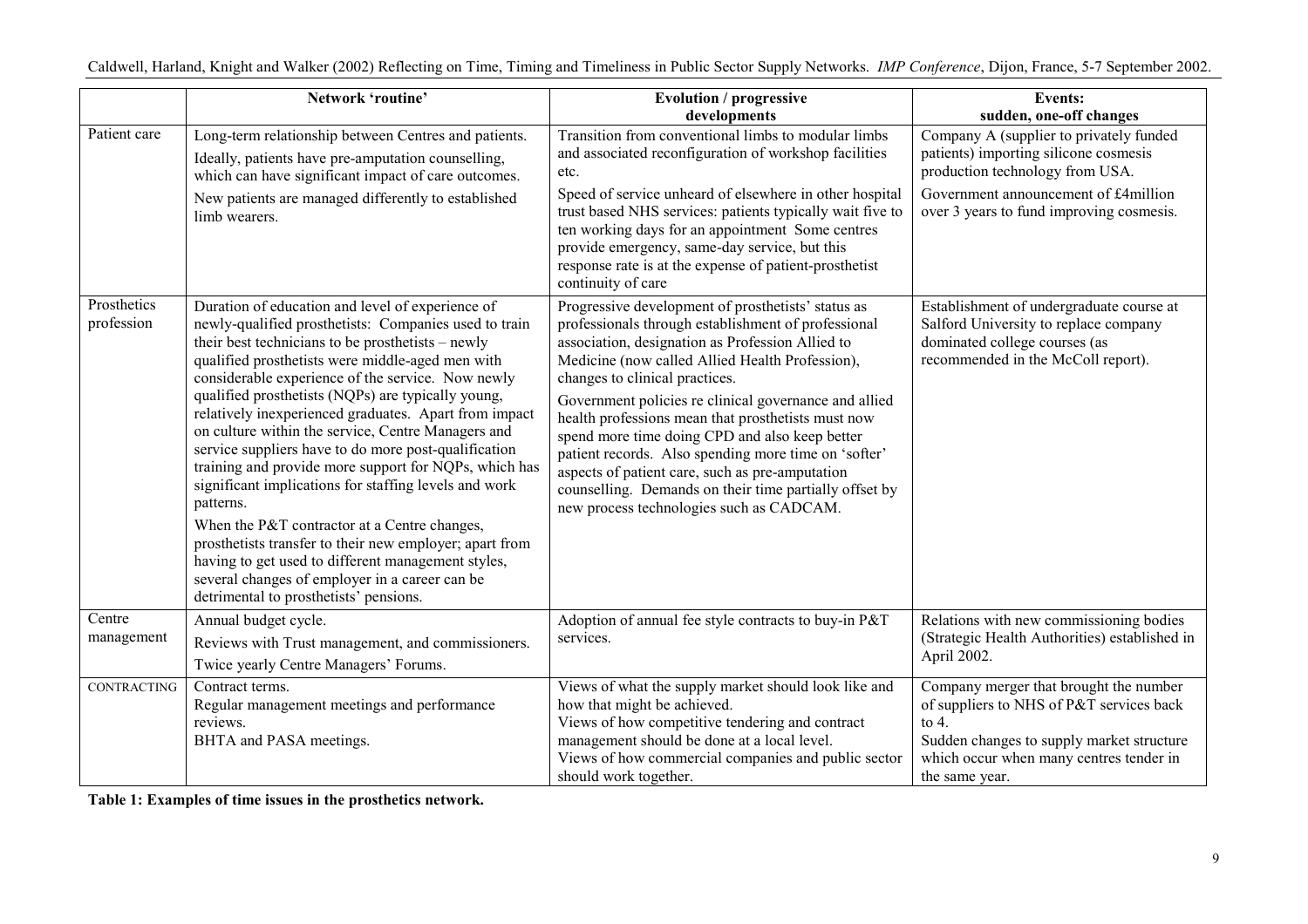However, things change at different rates, which can lead to (temporary) misalignment. For example, whilst there is widespread support for new initiatives such as integrated care pathways, multi-disciplinary teams, patient involvement, etc., these developments require important changes in relationships, with some parties being entrusted to take on new responsibilities and others ceding traditional positions of power. The pace at which relations adjust, competence for new roles is developed and resources are allocated is often not in step with timetables set out in government policy.

Turning to electronic communication (and other) technologies much has been made of these speeding up and (though less well reported) slowing down business and public services. In prosthetics, patients can now easily access information on the www; CADCAM reduces the amount of time needed to make stump sockets; componentry stock levels can be reduced; communication within and between parts of the network becomes cheaper and quicker. One of the arguments deployed against some actors' moves to bring  $P\&T$  services in-house is that commercial firms can respond faster in 'routine' management (e.g. arranging cover if a prosthetist is on longterm leave) and in introducing change (e.g. capital investment in equipment such as CADCAM). However opposing forces to this speeding up process emerge, not everything is getting faster: longer-term contracts mean that opportunities for radical changes may be fewer; the ageing population and improved medical treatments mean that there are more amputees who need care for longer; the emerging management of strategic change at sector-level is more complex and takes more time than local change; collaborative relations inherently take longer to develop than traditional, arms-length relations.

#### Issues of time in the research process

The supply strategy research programme began in 1995 and is contracted to continue until at least 2006. During the course of its various projects, we have followed developments in many networks, and have worked particularly with the PASA Rehabilitation Services team and the networks in which they are engaged. Initially, the programme's focus was on developing and implementing supply strategies in supply networks; we assumed a more rational planning approach to strategic change, focusing on supply strategy, structure and infrastructure (Harland, 1996). Another project in the programme addressed emergent, sector-level consequences on supply market structure of local, fragmented contracting decisions (Knight & Harland, 2001). Building on this, more recent projects, one of which is ongoing, have investigated types and levels of supply interventions (Walker et al., 2001; Harland et al., 2002); these relate network structures to supply actions and activities at multiple levels of analysis. We have also considered supply practice, and resources such as competence and social capital which influence and are developed through practice (e.g. Harland & Knight, 2001a, 2001b). As the programme has progressed, through new interpretations of the developing empirical 'dataset' informed by an increasingly wide range of prior research, we have recognised the complex, dynamic and emergent character of network structures and practices and found ways of contending with this in our research. However, whilst the research is longitudinal, our interpretation of data has not been strongly informed by a temporal perspective – we have collected and analysed data over time, but we have not explicitly addressed time in our analyses.

In the network learning study, Pettigrew's (1985a; 1987) context-content-process model of strategic change provided the necessary structure for an integrative view of network context and learning episodes, and learning context, content and process within episodes. From detailed reading of early interviews it was possible to identify current issues that interviewees considered important, but it was only through participant-observation and further interviews that it was possible to confirm the initial selection of episodes, and to set their temporal boundaries. Given inevitable resource constraints, researchers may be inclined to rely on interviews and limit participant-observation. Our work in the prosthetics network indicates that this would impoverish the analysis. With 'snapshot' / intermittent data one's attention is drawn to the more high profile turning points which are documented and/or much talked about; whereas, "it was only over time, and through insights from participant-observation, that it was possible to recognise the presence and significance of less visible, informal relations and interactions between people in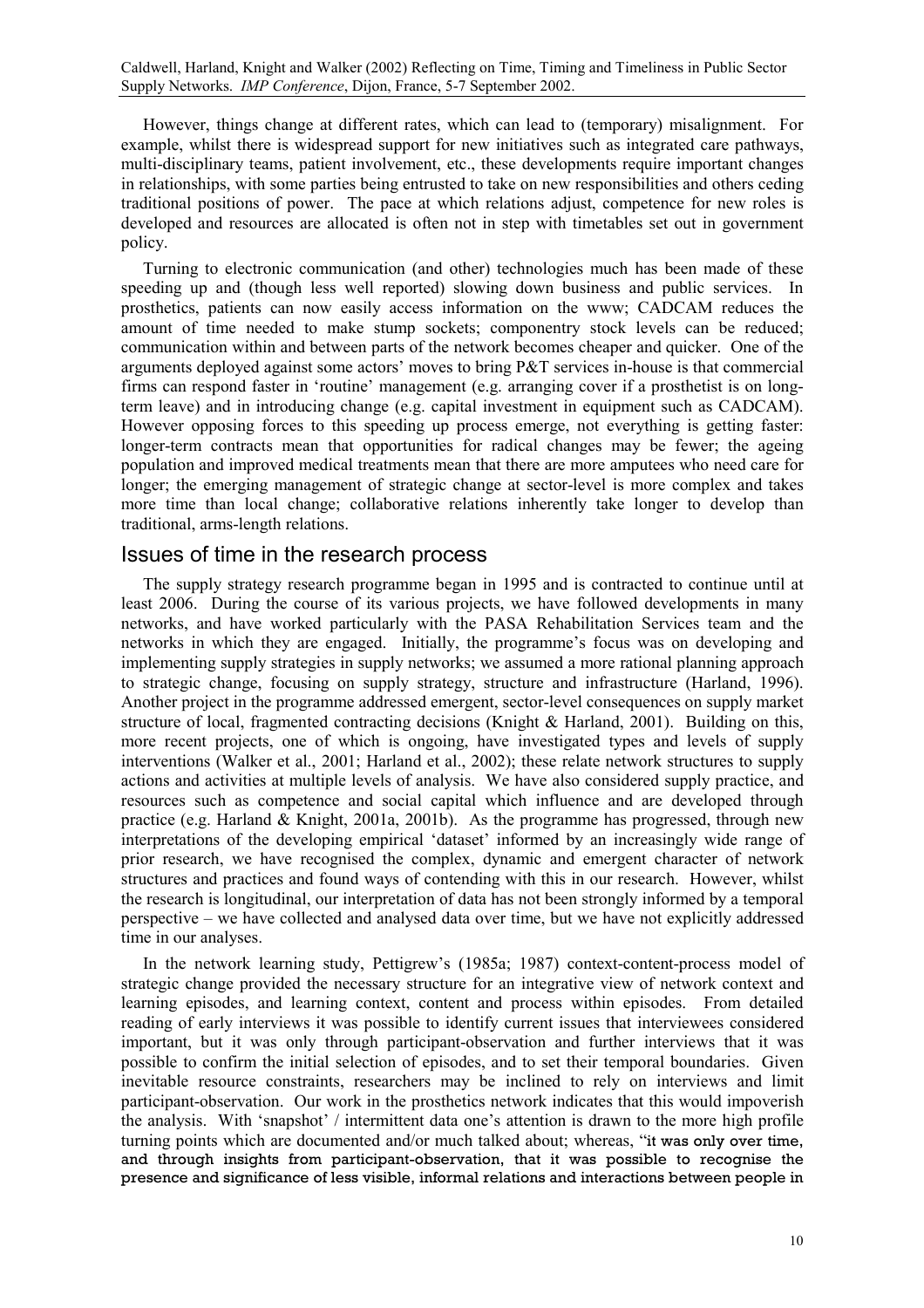the network that seemed highly important, and to identify individuals who could not be regarded as high profile and yet were apparently highly influential." (Knight, forthcoming: 168). The high level of participant-observation over a long time scale allows us to trace how changes to practices, values, etc. unfold over time and to draw tighter associations between different events, actions and interactions, and so develop a more cohesive and coherent narrative of the case. The term 'unfold' is used intentionally. 'Trajectory' is widely used in discussing technological innovations, but this suggests a linearity and sense of direction which has not been apparent in the research; conversely, 'emergence' underplays network actors' agency in influencing the direction of the developments (whether or not they intended to do so).

When researchers first access a new network, they inevitably rely heavily on clock/calendar time; in an initial 'orientation', we seek to understand the time of, and the time between, key events. As demonstrated above, in the description of the empirical case and of the research programme and study, dates are important within narratives. But we cannot rely on clock time or causality to make sense of learning and change in networks. There is such a multiplicity of factors affecting each development that it is impossible to ascribe clear relations between 'inputs' and change processed and outcomes. At most, we can treat factors as related in time and suggest links.

A temporal perspective highlights how patterns and meanings shift over time; the significance of past events and prospective future developments is not static but evolving. For example the merger, in 1998, of two companies that meant that there was once again four suppliers of P&T services to the NHS 'refreshed' memories of the pre-McColl 'era', and brought back into people's current experience the threat of having a monopoly in the future. We identify these cycles, or participants' perceptions of cycles, as endemic; however the duration of such episodes – many years – does not fit well with the typical timescales for research projects. The linear, Newtonian view of time (Hassard, 2001; Davies, 1995) helps us to describe cases in narrative form but is of limited relevance to the detailed analysis supply structures and practices and learning outcomes and processes. Notions of time and timing as relative (Lee & Liebenau, 1999: 1037) and subjectively experienced (George & Jones, 2000: 659) have more to offer.

Management writers and organizational theorists often miss a time dimension in their work, writing as if there is one 'hard' chronological clock time to be objectively measured (Lee  $\&$ Liebenau, 1999). This temporal 'blind spot' ignores different aspects of time such as social time, subjective experiences of time, the history of organizations (from boom to bust), the fads and fashions of management theory and practice, product and career lifecycles, and the speeding up of organizational life.

Applied research projects have clients in one form or another. In the work discussed here, outputs for the sponsor include written reports, which serve as milestones within interventions. Such outputs – and others, such as presentations, 'awaydays', briefings – serve to punctuate, to define into discrete chunks, that part of organizational time that includes the research team. The influence of narrative intention on narrative outcomes cannot be denied, and has been explored with regard to the treatment of time by Rowlinson and Clark (2002). In appreciating temporality, perhaps the more significant findings of our longitudinal research have been that the very length of the programme has enabled the research to go beyond the rhythms and punctuations imposed by the traditional deadlines and milestones of shorter research programmes.

#### *Conclusions*

We have reflected on time, timing and timeliness in studying public sector supply networks, using the example of the English prosthetics supply network. Some time insights may only be possible in longer-term research projects, but that does not negate the importance of their consideration.

Data collection and analysis in other cases and strands of our research programme will benefit from a time perspective. The cyclical aspects of supply networks are of interest. As well as the speeding up or 'compression' of time (Hassard, 2001) in public sector supply networks, things are also slowing down. Individual transactions using e-procurement and purchasing cards may speed up time in supply networks, but very long contracts (e.g. 30 year PFI deals) are being signed which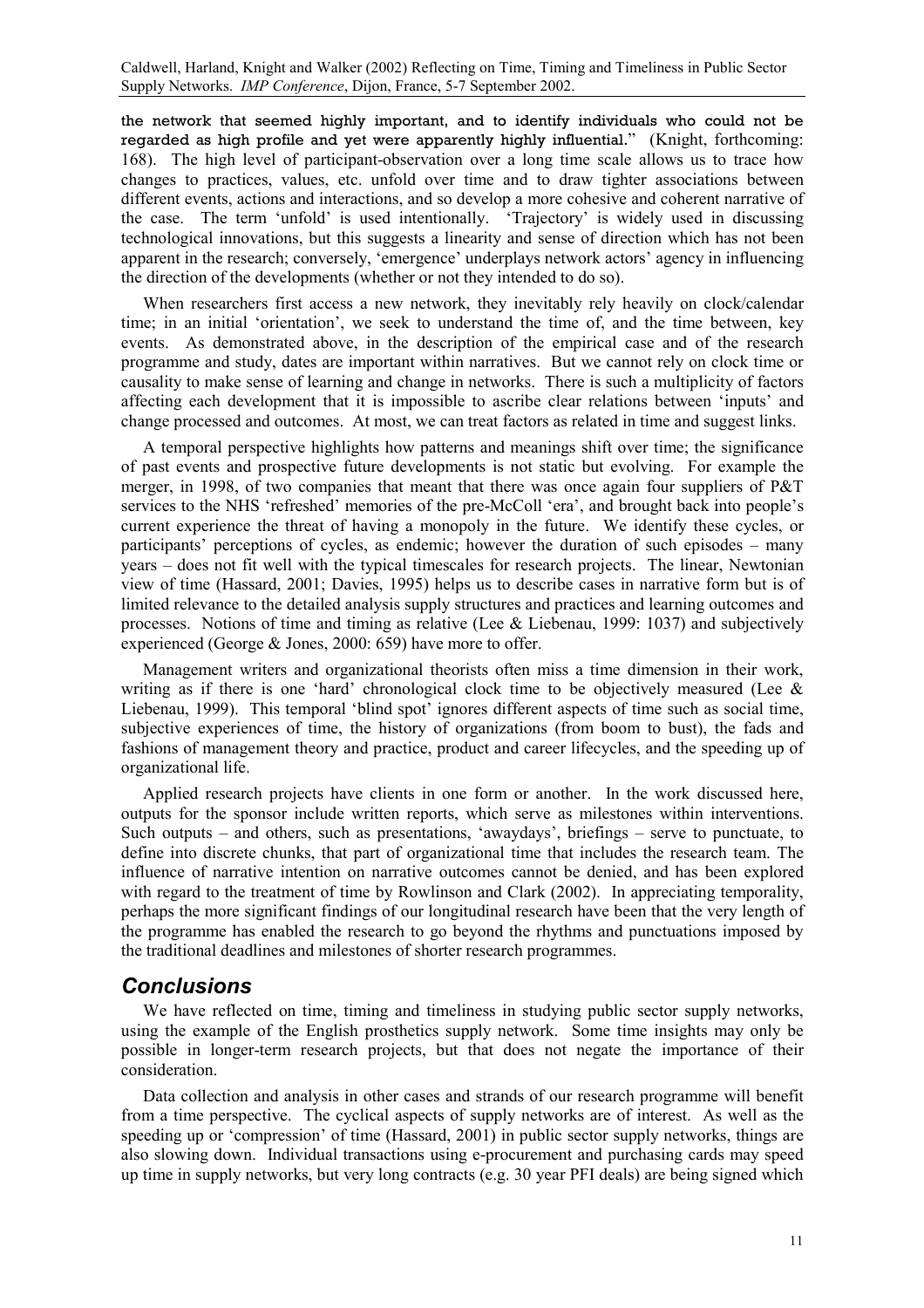will slow change in supply markets, potentially ossifying market structures – this paradox seems worthy of further exploration.

Hedaa and Törnroos (2001) introduced the concept of kairology – an opportune time for action – in business networks. In earlier research we have investigated how to decide appropriate types and levels of supply interventions. This practitioner-oriented approach is being considered for adoption on a national basis across the NHS. Consideration of *when the time is right* for supply interventions is also important for practitioners, and requires further investigation. How do we know when we reach a good point for action, where action is timely and appropriate? Actions may be too fast (e.g. the Dangerous Dogs Act was introduced in response to public outcry) or too slow (e.g. negligence actions against tobacco companies may be too slow for cancer sufferers), or actors may miss the moment, only recognizing an opportunity with the benefit of hindsight. Looking at the timing of activities in networks could be beneficial to practitioners.

Supply network research benefits from a time perspective, when it is not limited to a linear 'clock' time view, but with an awareness of 'social' time subjectively experienced by different actors interacting within public sector supply networks. The 'chronos' approach to the case would emphasise the linear, rational planning view of strategy and strategic change management, whilst the 'kairos' view reflects the complex, more emergent character of changes and changing. In complex networks, whilst there is always some scope for planning and implementing strategic change, there is also a need to recognise the limitations mandated by the complexity of networks. Individuals and organizations that are charged with supporting strategic change in supply in networks may find the notion of learning useful for being alert to opportunities as and when they arise. In particular we have sought to suggest that studying time can provide insights to the kairos of 'unplanned' and 'unled' strategic change that are not apparent to those involved and wrapped up in either the 'time' of the day to day work world or the apparently more urgent 'time' of the strategic initiative.

#### *References*

Ancona, D., Okhuysen, G., & Perlow, L. (2001). Taking Time to Integrate Temporal Research. *Academy of Management Review, 26*(4), 512-529.

Avital, M. (2000). Dealing with Time in Social Inquiry: A Tension between Method and Lived Experience. *Organization Science, 11*(6), 665-673.

Axelsson, B., & Easton, G. (Eds.). (1992). *Industrial Networks: A New View of Reality*. London: Routledge. Bluedorn, A. C., & Denhardt, R. B. (1988). Time and Organizations. *Journal of Management, 14*, 299-320.

Brady, N. F. (1997). Finding a History for Management. *Journal of Management Inquiry, 6*(2), 160-168.

Cahill, T. (1998). *The Gift of the Jews*. New York: Nan E. Tales / Anchor Books.

Chancellor, E. (2002). Peverse Incentives. *Prospect, June,* 28-33.

Chevalier, F. (2002). *Greenspan's Taming of the Wave*. London: Kogan Publications.

Coffey, A., & Atkinson, P. (1996). *Making Sense of Qualitative Data: Complementary Research Strategies*. London: Sage.

Das, T. K. (1993). Time in Management and Organizational Studies. *Time and Society, 2*(2), 267-274. Davies, P. (1995). *About Time: Einstein's Unfinished Revolution*. London: Viking.

Dubois, A., & Gadde, L.-E. (1999). Case Studies in Business Market Research: An Abductive Approach, *Proceedings of the 15th Annual IMP Conference,* (pp. 20pages). University College, Dublin, September. Easterby-Smith, M., Thorpe, R., & Lowe, A. (1991). *Management Research - an Introduction*. London: Sage.

Easton, G., & Araujo, L. (1994). Market Exchange, Social Structures and Time. *European Journal of Marketing, 28*(3), 72-84.

Eden, C., & Huxham, C. (1996). Action Research for Management Research. *British Journal of Management, 7*, 75-86.

Fabian, J. (1983). *Time and the Other: How Anthropology Makes Its Object*. New York: Columbia University.

Ford, D. (Ed.). (1990). *Understanding Business Markets*. London: Academic Press.

Fukuyama, F. (1999). *The Great Disruption: Human Nature and the Reconstitution of Social Order.* London: Profile Books.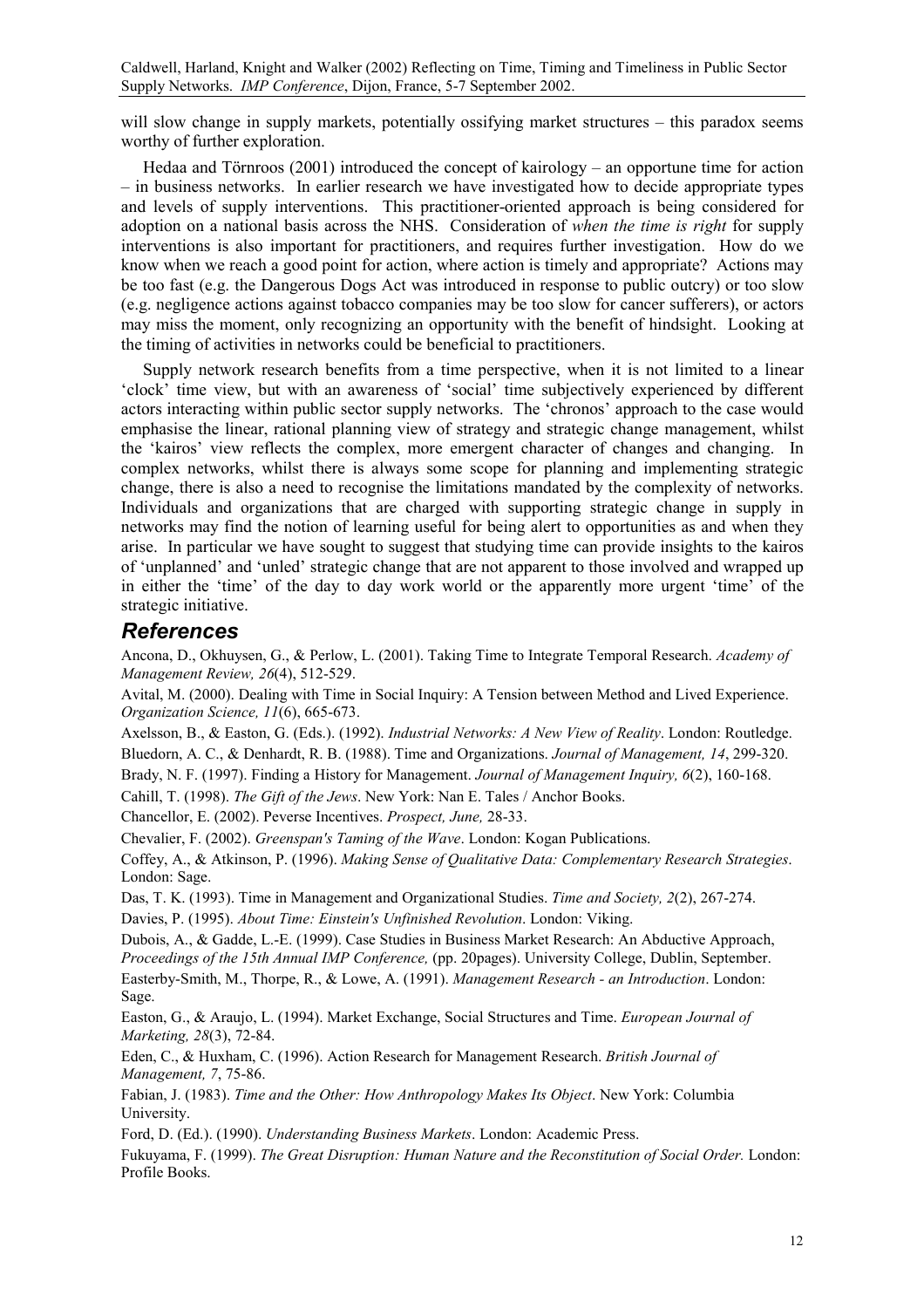George, J., & Jones, G. (2000). The Role of Time in Theory and Theory Building. *Journal of Management, 26*(4), 657-684.

Gibson, J. W., & Tesone, D. V. (2001). Management Fads: Emergence, Evolution, and Implications for Managers. *Academy of Management Executive, 15*(4), 122-133.

Goddard, R. (2001). Time in Organizations. *Journal of Management Development, 20*(1), 19-27. Grabher, G. (1993). *The Embedded Firm: On the Socioeconomics of Industrial Networks*. London: Routledge.

Harland, C., & Knight, L. (2001a). Supply Network Strategy: Role and Competence Requirements. *International Journal of Operations and Production Management, 21*(4), 476-489.

Harland, C., & Knight, L. (2001b). Supply Strategy: A Corporate Social Capital Perspective. *Research in the Sociology of Organizations, 18*, 151-183.

Harland, C., Lamming, R., & Cousins, P. (1999). Developing the Concept of Supply Strategy. *International Journal of Operations & Production Management, 19*, 650-673.

Harland, C., Walker, H., Knight, L., & Sutton, R. (2002, March 25-27). *The Development and Application of a Supply Interventions Matrix.* Paper presented at the The Eleventh International Annual IPSERA Conference, Twente, Netherlands.

Harland, C. M. (1996). Supply Network Strategies: The Case of Health Supplies. *European Journal of Purchasing and Supply Management, 2*(4), 183-192.

Hassard, J. (1989). Time and Industrial Sociology. In: P. Blyton, J. Hassard, S. Hill & K. Starkey (Eds.), *Time, Work and Organization* (pp. 13-34). London: Routledge.

Hassard, J. (2001). Commodification, Construction, and Compression: A Review of Time Metaphors in Organizational Analysis. *International Journal of Management Reviews, 3*(2), 131-140.

Hedaa, L., & Törnroos, J.-A. (2001). Kairology in Business Networks, *The 17th Annual IMP Conference*. BI-Oslo, Norway.

Hopkins, D. H. (1999). Using History for Strategic Problem-Solving: The Harley-Davidson Effect. *Business Horizons, 42*(2), 52-61.

Huxham, C., & Macdonald, D. (1992). Introducing Collaborative Advantage: Achieving Inter-Organizational Effectiveness through Meta-Strategy. *Management Decision, 30*(3), 50-56.

Kavanagh, D., & Araujo, L. (1995). Chronigami: Folding and Unfolding Time. *Accounting, Managament and Information, 5*(2), 103-121.

Knight, L. (2002). Network Learning: Exploring Learning by Interorganizational Networks. *Human Relations, 55*(4), 427-454.

Knight, L. (forthcoming). *The Case for Network Learning: An Analysis of Learning by Interorganizational Networks*. Unpublished PhD thesis (submitted for examination August 2002), University of Bath, Bath, UK.

Knight, L., & Harland, C. (2000, Sept.14-15). *Managing Supply Networks: Organizational Roles in Network Management.* Paper presented at the British Academy of Management Conference, Edinburgh.

Knight, L., & Harland, C. (2001). Outsourcing: A National and Sector Level Perspective on Policy and Practice. In: A. Erridge, R. Fee & J. McIlroy (Eds.), *Best Practice Procurement: Public and Private Sector Perspectives* (pp. 55-62). Aldershot: Gower.

Knight, L., & Pye, A. (2002, 5-6 April). *Learning and Change in Interorganizational Networks: The Case for Network Learning and Network Change.* Paper presented at the Third Organizational Knowledge, Learning and Capabilities (OKLC) Conference, Athens, Greece.

Lamming, R. (1993). *Beyond Partnership: Strategies for Innovation and Lean Supply*. London: Prentice Hall. Lee, H., & Liebenau, J. (1999). Time in Organizational Studies: Towards a New Research Direction. *Organization Studies, 20*(6), 1035-1058.

Lincoln, Y., & Guba, E. (1985). *Naturalistic Inquiry*. London: Sage.

Macnaghten, P., & Urry, J. (1998). *Contested Natures*. London: Sage.

McColl, I. (1986). *Review of Artificial Limb and Appliance Centre Services. (the Report of an Independent Working Party under the Chairmanship of Professor Ian Mccoll.)*. London:: HM Government, Department of Health and Social Security.

McGrath, J. E., & Kelly, J. R. (1986). *Time and Human Interaction*. New York: Guildford.

Monopolies and Mergers Commission. (1989). *Artificial Lower Limbs: A Report on the Supply of Artificial Lower Limbs in the United Kingdom*. London:: Her Majesty's Stationery Office.

Pettigrew, A. (1985a). *The Awakening Giant: Continuity and Change in Imperial Chemical Industries*. Oxford: Basil Blackwell.